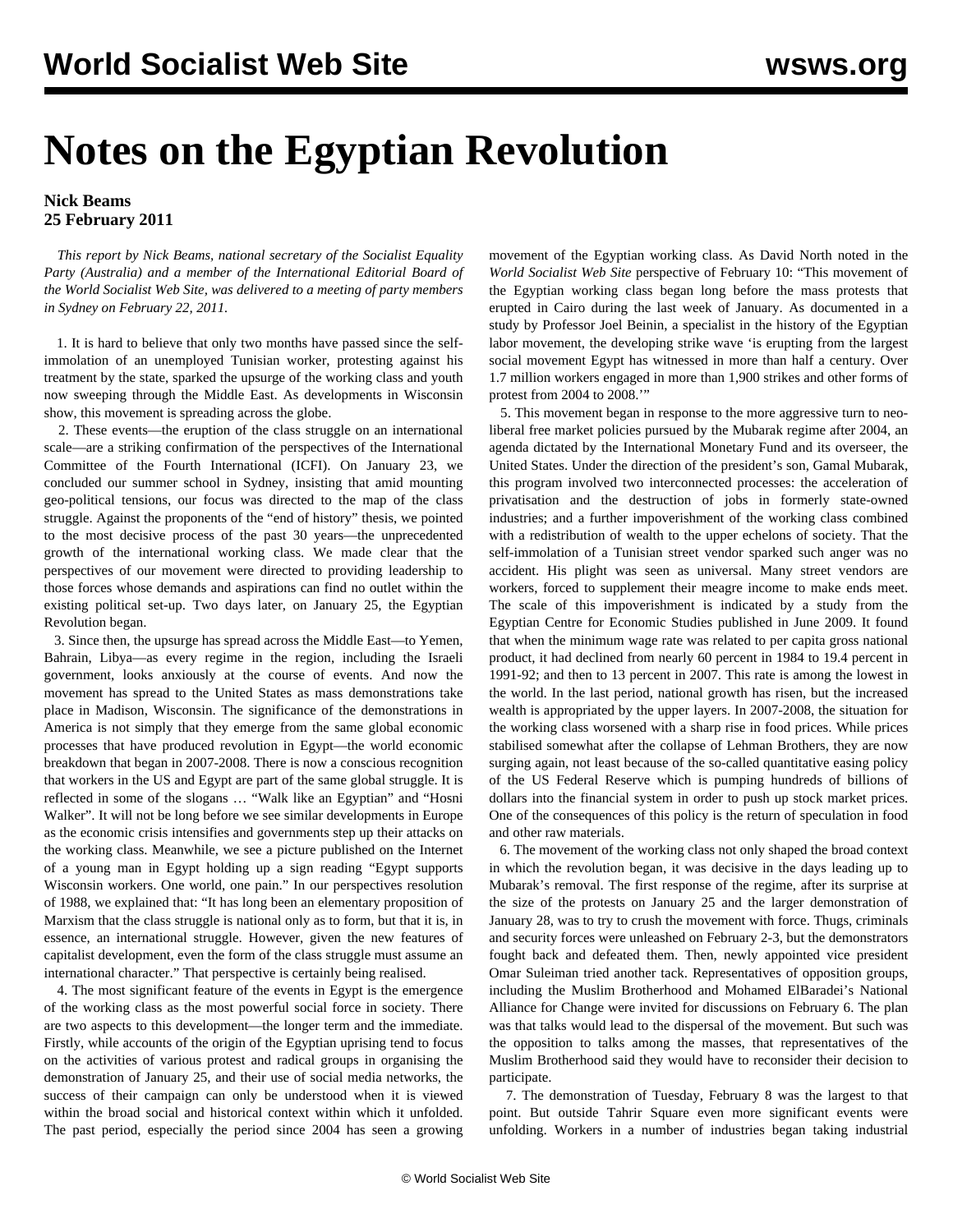action in support of wage and other demands and bringing forward demands of an increasingly political character. The industries involved included: textiles, the banks, iron and steel, the Suez Canal, oil and gas. The growing politicisation was expressed in a statement issued by iron and steel workers. Their demands read as follows:

 1. Immediate resignation of the president and all men and symbols of the regime.

 2. Confiscation of funds and property of all symbols of previous regime and everyone proved corrupt.

 3. Iron and steel workers, who have given martyrs and militants, call upon all workers of Egypt to revolt from the regime's and ruling party workers' federation, to dismantle it and announce their independent union now, and to plan for their general assembly to freely establish their own independent union without prior permission or consent of the regime, which has fallen and lost all legitimacy.

 4. Confiscation of public-sector companies that have been sold or closed down or privatized, as well as the public sector which belongs to the people and its nationalization in the name of the people and formation of a new management by workers and technicians.

 5. Formation of a workers' monitoring committee in all workplaces, monitoring production, prices, distribution and wages.

 6. Call for a general assembly of all sectors and political trends of the people to develop a new constitution and elect real popular committees without waiting for the consent or negotiation with the regime.

 A huge workers' demonstration will join the Tahrir Square on Friday, the  $11<sup>th</sup>$  of February 2011 to join the revolution and announce the demands of the workers of Egypt.

Long live the revolution!

Long live Egypt's workers!

 Long live the intifada of Egyptian youth—People's revolution for the people!

 On February 22 a statement in the name of Independent Trade Unionists was posted. Headed "Revolution—Freedom—Social Justice and Demands of the Workers in the Revolution", it reads:

 O heroes of the 25 January revolution! We, workers and trade unionists from different workplaces which have seen strikes, occupations, and demonstrations by hundreds of thousands of workers across Egypt during the current period, feel it is right to unite the demands of striking workers so that they may become an integral part of the goals of our revolution, which the people of Egypt made, and for which the martyrs shed their blood. We present to you a workers' program which brings together our just demands, in order to reaffirm the social aspect of this revolution and to prevent the revolution being taken away from those at its base who should be its beneficiaries.

 The workers' demands which we raised before the 25 January revolution and were part of the prelude to this glorious revolution are:

 Raising the national minimum wage and pension, and narrowing the gap between minimum and maximum wages so that the maximum is no more than 15 times the minimum, in order to achieve the principle of social justice which the revolution gave birth to; payment of unemployment benefits, as well as regular increases commensurate with rising prices.

 The freedom to organize independent trade unions without conditions or restrictions, and the protection of trade unions and their leaders.

 The right of manual workers and clerical workers, peasant farmers and professionals, to job security and protection from dismissal. Temporary workers must be made permanent and dismissed workers be returned to their jobs. We must do away with all excuses for employing workers on temporary contracts.

 Renationalization of all privatized enterprises and a complete stop to the infamous privatization program which wrecked our national economy under the defunct regime.

 Complete removal of corrupt managers who were imposed on companies in order to run them down and sell them off.

 Curbing the employment of consultants who are past the age of retirement and who eat up 3 billion of the national income, in order to open up employment opportunities for the young.

 Return to the enforcement of price controls on goods and services in order to keep prices down and not to burden the poor.

 The right of Egyptian workers to strike, organize sit-ins, and demonstrate peacefully, including those striking now against the remnants of the failed regime, those who were imposed on their companies in order to run them down prior to a sell-off. It is our opinion that if this revolution does not lead to the fair distribution of wealth it is not worth anything. Freedoms are not complete without social freedoms. The right to vote is naturally dependent on the right to a loaf of bread.

Health care is a necessary condition for increasing production.

 Dissolution of the Egyptian Trade Union Federation, which was one of the most important symbols of corruption under the defunct regime. Execution of the legal judgments issued against it and seizure of its financial assets and documents. Seizure of the assets of the leaders of the ETUF and its member unions and their investigation.

 8. There are two points to be made about these statements. They certainly underscore the power of the movement of the working class which was the chief factor in the ousting of Mubarak. However, they are also characterised by the absence of political demands. No doubt this arises from the fact that workers are only beginning to come into the political arena. But the absence of an independent political perspective is a weakness and may also reflect the direct influence of political tendencies which consider that the workers should focus solely on militant economic struggles and the construction of independent unions while politics is left to the bourgeois and petty-bourgeois parties and organisations.

 9. Further events will serve to clarify this question. Nevertheless the statements do make clear why leading sections of the military considered it necessary to intervene from above. It was obvious that the previous manoeuvres, including talks with the opposition, handing over power to Suleiman, combined with outright repression, were not going to work. The movement was shifting to the left and looking to attack the foundations of the regime itself—there were moves to take over the television outlets; plans for a march on the presidential palace. The military leadership was confronted with the following question: how to defuse and break up this movement? Clearly the military leadership considered the option of trying to drown the movement in a bloodbath. But that carried enormous risks, namely that, given the conscript character of the army and the support for the demands of the protests in lower ranks of the officers, that in a confrontation between the army and the people, sections of the army would go over to the people. It was these considerations that led to the ousting of Mubarak. He was lined up to go on Thursday, February 10, but after intense discussions with his family, and no doubt with sections of the military, he did not step down. His refusal to quit further inflamed the movement, whereupon, that faction of the military which was pressing for him to go intervened and carried out his removal from above.

 10. There is no question that this action met with the approval of leaders of the bourgeois and petty-bourgeois opposition groups. Their position was summed up by the leader of the National Alliance for Change, Mohamed ElBaradei, after Mubarak had refused to go and the movement was taking on an insurrectionary character. "Egypt is about to explode," he declared. "The army must intervene to save the country." What they feared was the deepening movement of the working class which was a threat not just to the regime but the private property it protected. The military intervened to head off the developing insurrection and save the regime as a whole by dispensing with Mubarak.

 11. Having taken control, the military has set out its position. The mass movement should disperse, strikes should end and the military should be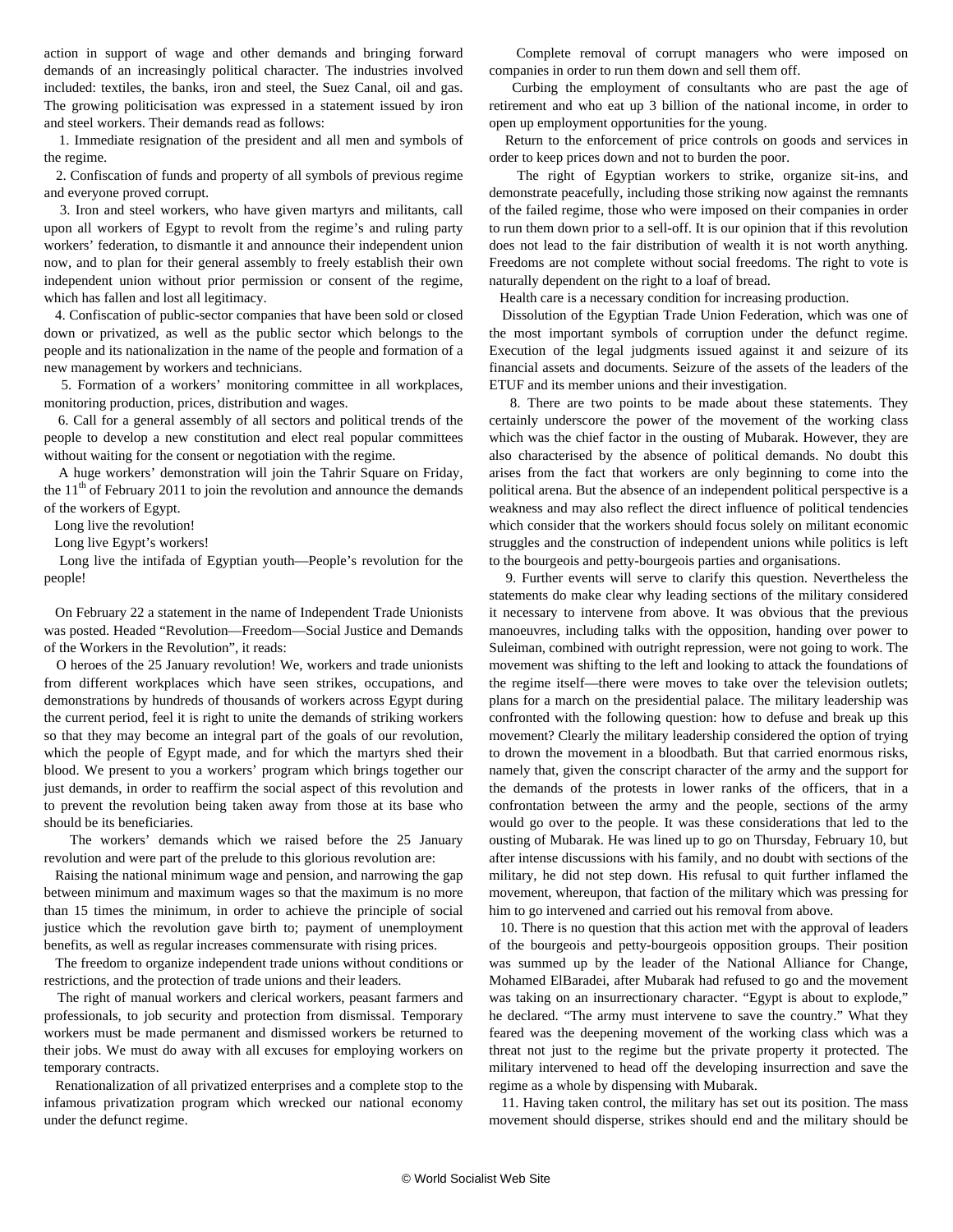allowed to get on with the task of preparing a new constitution and elections. Its perspective is clear: it aims to utilise the bourgeois and pettybourgeois opposition groups to head off the mass movement, and disperse it, thereby creating the conditions where a crackdown can be carried out.

 12. The course of events so far has led to the conclusion being drawn in some quarters that there was not really a revolution at all. This is the view advanced by George Friedman of the Stratfor intelligence web site. According to Friedman, sections of the military wanted to get rid of Mubarak and the movement against him provided them with the crisis needed to organise this. In a piece entitled "The Distance Between Enthusiasm and Reality" he writes: "What we see is that while Mubarak is gone, the military regime in which he served has dramatically increased its power.… At this point, we simply don't know what will happen. We do know what has happened. Mubarak is out of office, the military regime remains intact and it is stronger than ever…. [T]he reality of what has happened in the last 72 hours and the interpretation that much of the world has placed on it are startlingly different. Power rests with the regime, not with the crowds. In our view, the crowds never had as much power as many have claimed.… In a genuine revolution the police and the military cannot contain the crowds. In Egypt the military chose not to confront the demonstrators, not because the military itself was split, but because it agreed with the demonstrators' core demand: getting rid of Mubarak. And since the military was the essence of the Egyptian regime, it is odd to consider this as a revolution."

 13. According to Friedman, the military started to oppose Mubarak when he moved to make his son Gamal his successor. There were certainly differences and even conflicts within the ruling apparatus, flowing from developments in the economy and the military's crucial economic role. But this analysis is completely one-sided. In terms of the dynamics of the mass movement it merely focuses on the crowds in Tahrir Square. But much more significant was the movement of the working class that had been developing over the previous five or six years and its eruption in a series of struggles as the movement against Mubarak intensified. Egypt was rapidly coming to a standstill. A general strike had not developed but the situation was moving in that direction. The military moved in to pre-empt an insurrection and save the regime.

 14. How was it able to do this? The crucial factor was the absence of a revolutionary leadership. What we have seen in Egypt is a revolutionary eruption, without a revolutionary leadership and perspective. Marx insisted that the task of the emancipation of the working class is the task of the working class itself. All manner of spontaneists interpret this to mean that there is no need for a revolutionary party and that so-called "vanguardism" is a thing of the past. The experiences in Egypt prove the exact opposite—at a certain point in a revolutionary upsurge the decisive factor is the revolutionary party. The emancipation of the working class is the task of the working class itself. But it is only through the work of the revolutionary party that the working class can clarify the political issues, define its tasks and develop the necessary organisations to carry them out. Without such a party, no matter how powerful its movement, the fate of the working class is decided over its head, by other forces. This is the central lesson to emerge so far from the events in Egypt.

 15. The situation in Cairo brings to mind Russia after the February Revolution of 1917. Mutatis mutandis, changing what has to be changed, it is valuable to recall Lenin's analysis of April 1917: "For the Marxist, who must reckon with objective facts, with the masses and classes, and not with individuals and so on, the peculiar nature of the actual situation … must determine the peculiar nature of the tactics for the present moment. This peculiarity of the situation calls, in the first place, for the 'pouring of vinegar and bile into the sweet water of revolutionary-democratic phraseology' … Our work must be one of criticism, of explaining the mistakes of the petty-bourgeois Socialist-Revolutionary and Social-Democratic parties, of preparing and welding the elements of a

consciously proletarian, Communist Party, and of curing the proletariat of the 'general' petty-bourgeois intoxication. This seems to be 'nothing more' than propaganda work, but in reality it is most practical revolutionary work; for there is no advancing a revolution that has come to a standstill, that has choked itself with phrases, and that keeps 'marking time', not because of external obstacles, not because of the violence of the bourgeoisie (Guchkov is still only threatening to employ violence against the soldier mass), but because of the unreasoning trust of the people."

 16. The situation in Egypt is, of course, different. But the general point remains … the movement has come to something of a standstill because of the hope among broad masses—and it is not more than that because there is broad distrust—that the military will be forced to make concessions and a more democratic regime will emerge. But the revolution cannot be ended by a few cosmetic changes in the regime because its fundamental driving forces are rooted in irresolvable class contradictions arising from economic processes. Democracy for sections of the petty-bourgeoisie and the middle classes means a place within the new order. But for the working class democracy has a very different content. What good is the right to vote without the right to bread? Democracy for the working class means the ability to advance its own demands, to secure a liveable wage, to end the privatisations that have siphoned wealth up the income scale, to secure decent jobs and social conditions. These demands cannot be met within the framework of capitalist property relations. This means that major class conflicts are in front, struggles that, as we have already seen, will assume international dimensions.

 17. One of the most essential preparations for these struggles is to clarify the role of the various "left" political tendencies because, in the next stage of the Egyptian revolution, they will play the critical role of seeking to subordinate the working class to the bourgeois order, thereby paving the way for counter-revolution.

 18. One of the most prominent of these groups in Egypt has been the Revolutionary Socialists. They are aligned internationally with the socalled International Socialist Tendency, the most significant party of which is the Socialist Workers Party (SWP) of Britain, established by Tony Cliff, whose "state capitalist" tendency renounced the perspective and program of the Fourth International at the end of the 1940s. The International Socialist Organization (ISO) in the United States is also aligned politically with the International Socialist Tendency, though no longer a formal affiliate.

 19. The Revolutionary Socialists issued a statement on the Egyptian Revolution on February 1, which has been widely circulated since being translated into English on February 6. It features prominently on the web sites of both the SWP in Britain and the ISO in the US as well as in many other places. The statement characterises the revolution as a "popular revolution" which it calls on the workers to join. "Egypt's youth, students, workers and the poor," it declares, "are the owners of this revolution. In recent days a lot of elites, parties and so-called symbols have begun trying to ride the revolution and hijack it from their rightful owners." But on the question of precisely who these would-be usurpers might be, the statement retains a diplomatic silence. Do they include Mohamed ElBaradei and his National Alliance for Change and the Muslim Brotherhood? The reason for the silence will become clearer when we examine the relationship of the Revolutionary Socialists to both these organisations.

 20. One of the most politically significant parts of the statement is that which deals with the all-important question of the military. Under the heading "A people's army is the army that protects the revolution" they write: "Everyone asks: 'Is the army with the people or against them?' The army is not a single block. The interests of the soldiers and junior officers are the same as the interests of the masses. But the senior officers are Mubarak's men, chosen carefully to protect his regime of corruption, wealth and tyranny. It is an integral part of the system. The army is no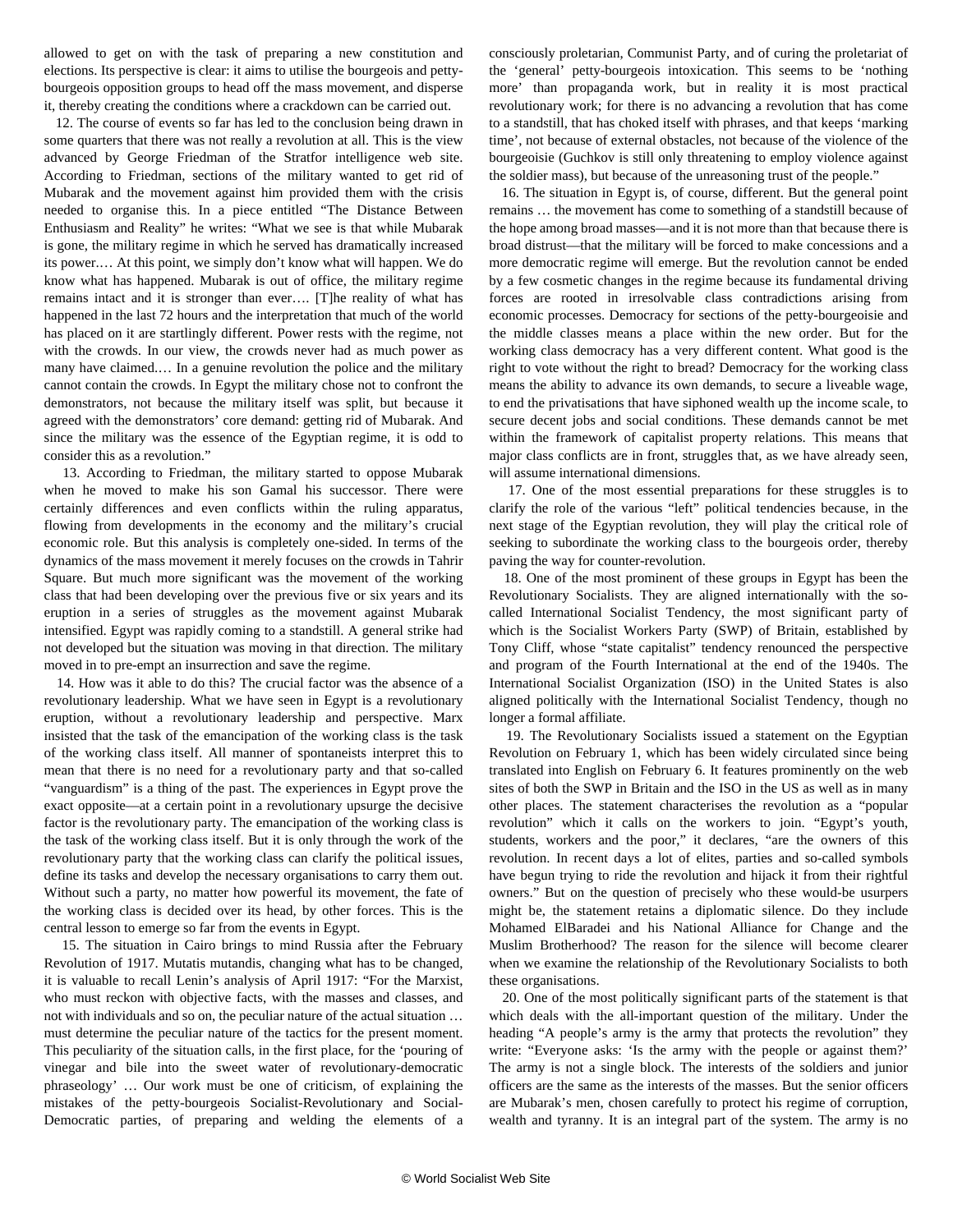longer the people's army. This army is not the one which defeated the Zionist enemy in October 1973." The statement goes on to warn that "we should not be fooled by slogans the army is on our side." But the clear implication of the statement is that the army could again be the people's army if there were a change in leadership, and if only it returned to the role it performed prior to 1973. That army, under the leadership of Nasser's Free Officers Movement, overthrew the monarchy of King Farouk in 1952 and then suppressed the movement of the working class.

 21. Every revolution has to confront the question of the army, the "bodies of armed men" that comprise the foundation of the capitalist state. The army can only be broken up provided the conscripted ranks and the lower officers see in the working class a social force capable of taking charge of society. The formation of independent popular committees, factory committees and broader organisations of the working class which, in the course of the revolutionary struggle itself, begin to take charge of the running of society, play a decisive role in the realisation of this perspective. But this is not the orientation of the Revolutionary Socialists of Egypt. They are looking for some kind of repeat of the Nasser movement of junior officers that would overthrow the old guard and return the army to the people. Don't trust the army … that is, the army as it is presently constituted. But a people's army, that is a different question! Here we see the class logic of petty-bourgeois politics, for the role of such a "people's army" would be to crush the workers' movement; and in a manner far more brutal than the suppression organised under Nasser, above all because the economic factors that made possible Nasser's concessions to the masses and the international relationship of forces which allowed him to balance between US imperialism and the Soviet Union no longer exist.

 22. As we noted, the statement of the Revolutionary Socialists is silent on the role of forces such as ElBaradei and the Muslim Brotherhood. The history of their relationship to these organisations makes clear why. In June last year, the ISO published a series of reports by Mostafa Omar on the political situation in Egypt and the decision by ElBaradei to challenge Mubarak. According to Omar, "ElBaradei's campaign has electrified a country ravaged by poverty and political repression for so long" and after three decades of repressive laws and deteriorating living conditions "millions of Egyptians are excited by Mohamed ElBaradei's decision to challenge the regime." The excitement felt about ElBaradei's return was the result of "many years of disappointments and suffering" and on it went. As for ElBaradei's campaign, Omar noted that it took place under conditions where a majority of the population was thirsty for any semblance of social and economic justice and political freedoms and that he seemed to have grasped these economic and political realities. He had been "reaching out to poor peasants and workers" meeting with independent unionists and "listening to their grievances" and had also taken on "controversial social issues".

 23. While he noted ElBaradei's "quite moderate positions" [favouring a social democratic system similar to that in Scandinavian countries], Omar wrote that his decision to return to Egypt "has stirred up the country's political debate—and given confidence to democracy activists and a rejuvenated working class movement to push their own demands in a more militant way." Far from ElBaradei stirring up the situation, he returned to Egypt in response to a growing movement of the working class and youth. His motivation was not to create a movement, but to ensure that the movement underway was directed along the safe channels advocated by the National Alliance for Change. At the conclusion of his three-part report, Omar made an obligatory reference to the danger of the "left" tailing behind forces to its right and insisted that theoretical clarity and political independence from both the liberals and the Islamic fundamentalist organisations was vital. But another danger was an "ultraleft" and abstentionist attitude towards Elbaradei's likely presidential campaign: "While Egyptian socialists are correct to criticise Elbaradei's

campaign as a liberal capitalist attempt to salvage a bankrupt system, it is not yet a foregone conclusion that ElBaradei would not be forced under mass pressure to take, at least formally, radical positions—for example, on the question of Israel and imperialism. This could bolster the confidence of ordinary people in struggle." The test of events has already confirmed the long-established analysis of Marxism. How did ElBaradei react under the intense mass pressure of the days of February 9-11 as the movement in Cairo, Alexandria, Suez and elsewhere grew in size and began to take an insurrectionary turn. Acutely aware of the mass pressure developing after Mubarak's refusal to quit on February 10 ElBaradei warned that Egypt was about to explode and the army had to intervene to "save the country".

 24. The attitude of the Revolutionary Socialists of Egypt towards the Muslim Brotherhood—an organisation that forms a significant part of the bourgeois opposition in Egypt—likewise raises vital questions of political perspective. During the 1980s the position of the main "left" organisations in Egypt was to support state repression of the Islamic organisations on the grounds that they were fascists. The Muslim Brotherhood, founded in 1928, was established not least to oppose the influence of Marxism after the Russian Revolution. The Muslim Brotherhood has deep roots in the upper echelons of the Egyptian bourgeoisie. It has been estimated that economic enterprises linked to the Brotherhood may constitute as much as 40 percent of the private sector of the economy. During the 1980s, the Brotherhood began to draw into its ranks university graduates and other qualified young people who could not find economic and social advancement, not least because of cuts to state budgets. The era of national-based economic development that had characterised the Nasser regime was over. The 1980s saw the imposition of economic restructuring dictated by the IMF as part of the program of "free market" neoliberalism. The decay and disintegration of the Stalinist movement and the collapse of the entire perspective of the bourgeois national movement meant that disaffected layers of youth, which in earlier times would have moved to the left, now turned to the Muslim Brotherhood and to Islamic ideologies and politics. In other words, far from some unexplained urge to return to the seventh century arising suddenly in the minds of young people, the growth of Islamic political groups is an expression of the social and political tensions generated by the deepening crisis of late twentieth and early twenty-first century capitalism.

 25. In an article published in the Spring 2007 edition of *Middle East Report*, Hossam El-Hamalawy, one of the most prominent members of the Revolutionary Socialists, explained the position of his organisation: "Starting in the late 1980s, small circles of Egyptian students, influenced by Trotskyism, gathered to study, eventually evolving in April 1995 into an organisation named the Revolutionary Socialists' Tendency. In contradistinction to the Stalinist left, these activists put forward the slogan 'Sometimes with the Islamists, never with the state' in the literature they distributed on university campuses and elsewhere. In practice, this slogan [which was first advanced by Chris Harman, one of the leading ideologues of the British SWP, NB] translated into taking up the cause of the Muslim Brotherhood students on campus when it came to 'democratic' issues, as when state security banned Islamic candidates from running in student union elections or expelled Islamist students from school." And from these beginnings, collaboration developed: "From campus fistfights in the 1990s to joint demonstrations in 2005-2006, relations between the Muslim Brothers and the radical left in Egypt have come a long way. In settings where the two tendencies operate side by side, like student unions and professional syndicates, overt hostility has vanished, and there is even a small amount of coordination around tactics." The article is accompanied by a photograph of a joint Muslim Brotherhood and Revolutionary Socialist protest against the Egyptian regime held on August 14, 2005.

 26. The critical role played by the Revolutionary Socialists in bringing together different oppositional tendencies is highlighted in an article posted by the ISO on February 17, analysing the manoeuvres of the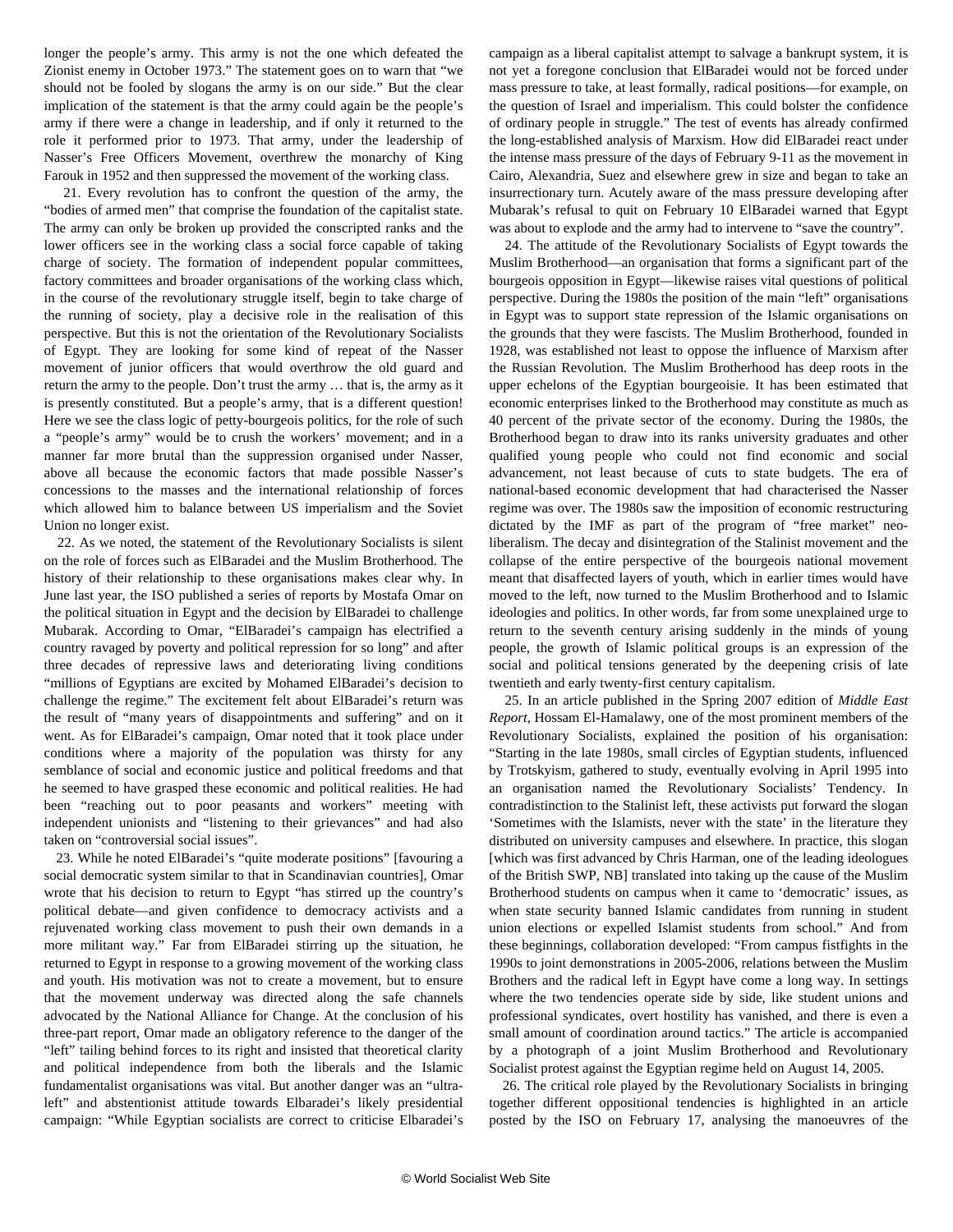military. According to the author: "The army's manoeuvring now is … aimed at breaking up the remarkably broad coalition that was first assembled in 2006. This has included, of course, the Muslim Brothers, the Nasserite 'Kamara' party, the Labour Party (which is Islamist), the Tagammu Party (leftist), the Revolutionary Socialists … Kefaya … the Ghad Party [a liberal party] … and Mohammed ElBaradei's National Alliance for Change. It has to be said that the alliance might have been quite difficult to maintain if the left had taken the sectarian attitude of some of the older layers of Marxists, who basically maintained that the Muslim Brothers were a tool of the capitalist class, simply an ally of neoliberalism and so on. The Revolutionary Socialists played a key role in overcoming that." In other words this supposedly revolutionary grouping, supported by two of the leading pseudo left groups in Britain and the United States, has played the key role in maintaining what amounts to the embryo of a bourgeois popular front. The significance of this formation becomes clear when we recognise that none of the so-called opposition parties—the liberal Wafd, the "left" Tagammu, and the Nasserites—has any political credibility. They are regarded as being corrupt and of having personal and business ties with the old regime.

 27. The basic argument advanced by Hossam El-Hamalawy is that support for the Muslim Brotherhood somehow flowed from the correct decision to break with the policy of the Stalinists and the liberal parties who backed state suppression against the Islamists. There is no such logic. The history of our own movement in Sri Lanka illustrates this very clearly. In the late 1960s and early 1970s, the general secretary of the Revolutionary Communist League (RCL), Keerthi Balasuriya, analysed the class basis and political role of the Janatha Vimukthi Peramuna (JVP), which attracted to its ranks disaffected youth both in the rural areas and among students. The growth of the JVP was a direct product of the betrayal of the Lanka Sama Samaja Party (LSSP) when it entered the bourgeois coalition government of Madame Bandaranaike. This led wide layers of youth who had previously turned to the workers' movement to look in another direction—to Maoism and other petty-bourgeois radical ideologies. Analysing the politics and class foundations of the JVP, Comrade Keerthi concluded that it could, under certain conditions, turn in a fascist direction and directly attack the workers' movement. But when the JVP came under state attack in 1971, after an attempted insurrection against the second coalition government of Bandaranaike, the RCL was intransigent in its defence of the organisation and demanded the release of its leader Rohana Wijeweera. Likewise when Wijeweera was murdered by the Sri Lankan regime in November 1989, after it had used its services in attacking the workers' movement in a campaign of murder and intimidation, the RCL denounced the killing and warned that it was the start of an offensive against the social base of the JVP, especially the rural youth. However throughout its history, the Sri Lankan Trotskyists have carried forward an intransigent political struggle against the JVP, seeking to break the youth trapped in its ranks by advancing an independent revolutionary socialist program for the working class. It is the organic class-based hostility of the Egyptian Revolutionary Socialists to this revolutionary perspective, based on the fight to develop the political independence of the working class, that leads them into an alliance with the Muslim Brotherhood, ElBaradei and the other bourgeois opposition forces.

 28. This orientation is not the result of some accidental confusion or misconceptions. It is the product of the sustained attack waged against revolutionary Marxism, and above all the theory of permanent revolution developed by Leon Trotsky, by all those forces that broke from the Fourth International in the aftermath of World War II. The theoretical underpinnings of the politics of the Revolutionary Socialists can be seen in a posting by Hossam El-Hamalawy immediately following the removal of Mubarak entitled "Middle Class for Military Junta, Workers for Permanent Revolution". It was subsequently published in Britain's

*Guardian* newspaper on February 14 under the title "Egypt protests continue in the factories". The article concludes as follows: "At this point, the Tahrir Square occupation is likely to be suspended. But we have to take Tahrir to the factories now. As the revolution proceeds, an inevitable class polarisation will happen. We have to be vigilant. We shouldn't stop here. We hold the keys to the liberation of the entire region, not just Egypt. Onwards with a permanent revolution that will empower the people of this country with direct democracy from below." But nowhere is it explained that "direct democracy from below" can only be achieved if the working class actually takes political power. Without this, the call for "permanent revolution" is emptied of its real content and simply means that workers should press ahead with their economic demands in the factories while the bourgeois parties and organisations refashion the state.

 29. In the original posting the words "permanent revolution" linked to a lengthy article by former leading SWP member John Rees on the socialist revolution and the democratic revolution. Rees cites approvingly the 1963 article by SWP founder Tony Cliff entitled "Deflected Permanent Revolution" in which he insisted that while Trotsky's theory of permanent revolution was his "greatest and most original contribution to Marxism", it was now necessary, largely on the basis of the experience of the Chinese and Cuban revolutions, "to reject a large part of it."

 30. Trotsky's theory of permanent revolution, first developed out of the experiences of the 1905 revolution in Russia, explained that in countries of belated capitalist development the bourgeoisie, tied to the old propertied classes and subservient to the imperialist powers, while at the same time confronted with its own gravedigger in the form of the emerging working class, could not carry out the democratic tasks which its predecessors had accomplished in an earlier historical epoch. The realisation of democracy, therefore, could be achieved only through the taking of power by the working class at the head of a movement of the oppressed peasant and petty-bourgeois masses. In order to realise its own independent demands, the working class would have to overthrow the bourgeoisie and begin the implementation of socialist measures. Moreover, the interconnected character of the capitalist economy meant that the revolution would have to develop on an international scale.

 31. According to Cliff, while Trotsky's theory was verified in the Russian Revolution of 1917, Mao's coming to power in the Chinese Revolution of 1949 and the Cuban Revolution of 1959 meant that it now had to be rejected. In both cases the bourgeoisie did not play a revolutionary role, as Trotsky had explained, but neither did the working class, enabling other forces, sections of the radicalised intelligentsia, to step into the breach. Summing up the lessons of these experiences, Cliff wrote: "Once the constantly revolutionary nature of the working class, the central pillar of Trotsky's theory, becomes suspect, the whole structure fall to pieces."

 32. Cliff and all those who have followed him down the years have deliberately confused two distinct questions: the objective historical revolutionary role of the working class and the development of the workers' movement at any given moment. As Marx explained in *The Holy Family*, the historic role of the working class derives from its position in capitalist society. "The question is not what this or that proletarian, or even the whole of the proletariat at the moment considers as its aim. The question is what the proletariat is, and what, consequent on that being, it will be compelled to do. Its aim and historical action is irrevocably and obviously demonstrated in its own life situation as well as in the whole organisation of bourgeois society today."

 33. That the essentially revolutionary role of the working class is not continually apparent, gives rise to all manner of attacks on the perspective of Marxism. Writing in the period of reaction that followed the defeat of the 1905 revolution, Trotsky pointed out how opportunism, confronted with a standstill in the workers' movement, disavowed the methods of socialist revolution and rushed about looking for new ways to put into